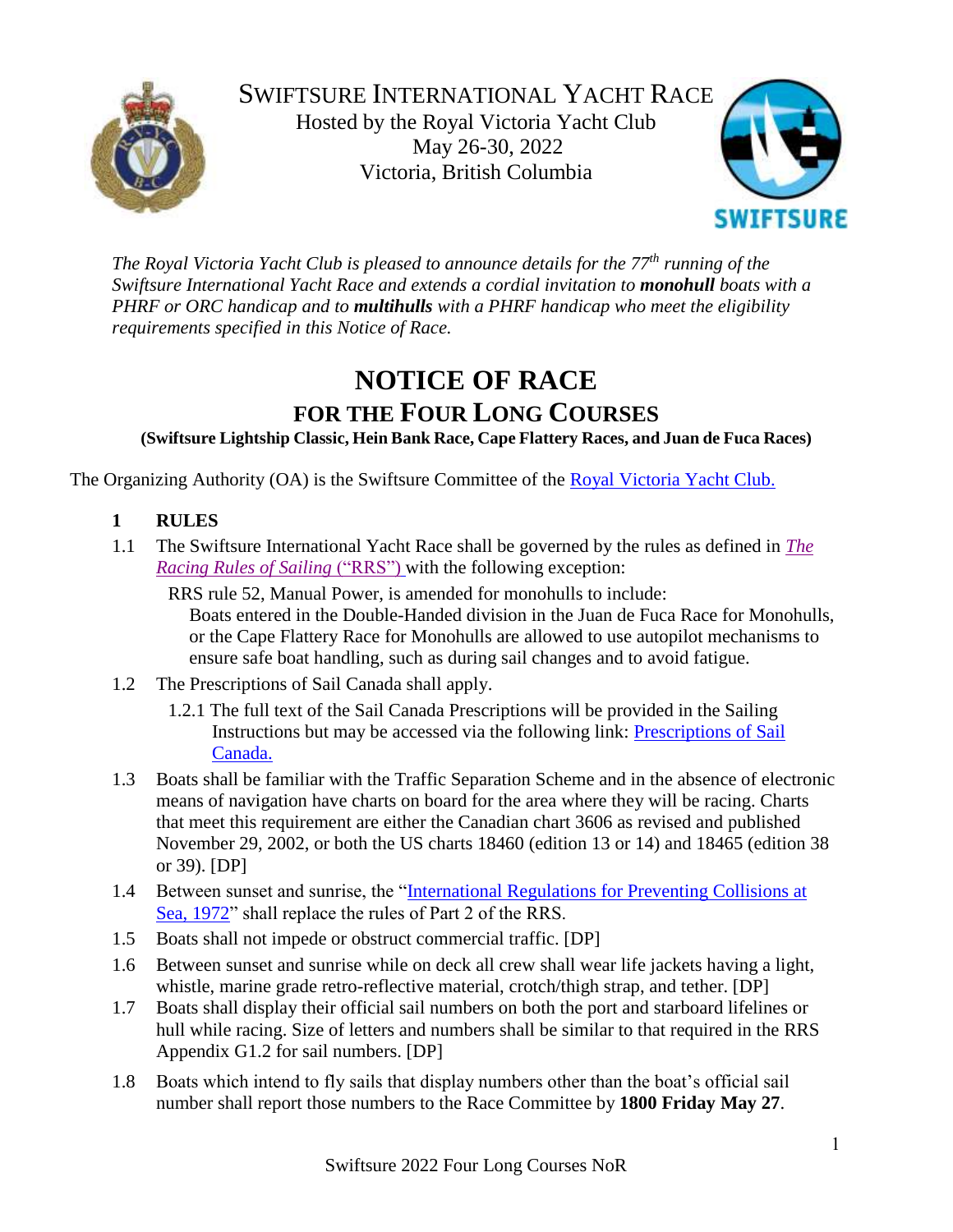Failure to comply shall result in a time penalty of 15 minutes added to the corrected finish time of the competitor without a hearing. This changes RRS rule 63.1 and A5.

1.9 Boats shall fly from their backstays the following International Code Numeral Pennants:

Swiftsure Lightship Classic Race – Pennant 1

Hein Bank Race for Monohulls - Pennant 1

Cape Flattery Race for Multihulls - Pennant 2

Cape Flattery Race for Monohulls - Pennant 3

Juan de Fuca Race for Monohulls -- Pennant 4

Juan de Fuca Race for Multihulls – Pennant 2

- 1.10 **Monohull** boats racing under PHRF Handicap or ORC Handicap shall comply with the requirements in column 4 ('Coastal') in the **Safety Equipment Requirements (**"SERS") for [Monohulls for the 2022 Swiftsure International Yacht Race](https://www.swiftsure.org/wp-content/uploads/2022/02/Monohull-Safety-Equipment-Requirements-for-the-2022-Swiftsure-International-Yacht-Race.pdf) [DP]
- 1.11 **Multihull** boats shall comply with the requirements in column 4 ('Coastal') in the [Safety](https://www.swiftsure.org/wp-content/uploads/2022/02/Multihull-Safety-Equipment-Requirements-for-the-2022-Swiftsure-International-Yacht-Race-final.pdf)  [Equipment Requirements \("SERS"\) for Multihulls for the 2022 Swiftsure International](https://www.swiftsure.org/wp-content/uploads/2022/02/Multihull-Safety-Equipment-Requirements-for-the-2022-Swiftsure-International-Yacht-Race-final.pdf)  [Yacht Race.](https://www.swiftsure.org/wp-content/uploads/2022/02/Multihull-Safety-Equipment-Requirements-for-the-2022-Swiftsure-International-Yacht-Race-final.pdf)[DP]
- 1.12 Boats shall mount the SPOT transponder they are issued when they check in at Swiftsure Centre and shall install and operate the SPOT in the manner indicated in the Sailing Instructions. [DP] A deposit of \$200 shall be required to ensure the return of the units in good condition.
- 1.13 RRS Appendix  $T -$  Arbitration will apply except that  $T1(b)$  is modified to read: The post-race penalty shall be 25% of the difference between the corrected time of the first boat and the corrected time of the last boat in the boat's division, to a maximum of 40 minutes, added to the corrected finish time of the boat accepting the penalty.

# **2 ADVERTISING**

Boats may be required to display advertising chosen and supplied by the Organizing Authority.

# **3 ELIGIBILITY AND ENTRY**

- 3.1 Entry is open to all monohull and multihull boats which meet the Safety Equipment Requirements identified in 1.10 and 1.11 of this Notice of Race.
- 3.2 *Monohull* and *Multihull* Boats Racing under *PHRF* Handicap:
	- 3.2.1 Monohull boats shall have a valid PHRF certificate. Multihull boats shall have a valid PHRF Multihull rating certificate.
	- 3.2.2 The Swiftsure International Yacht Race is a Pacific Handicap Racing Fleet of the Northwest (PHRF-NW) event. Monohull boats with a PHRF-BC or PHRF rating from elsewhere in North America will be normalized to be consistent with the PHRF-NW database by the Royal Victoria Yacht Club's handicapper at no charge.
	- 3.2.3 In the event that a multihull boat's PHRF rating or a monohull boat's PHRF-NW, PHRF-BC or other PHRF rating has been changed after the entry has been accepted, the Organizing Authority shall be advised by emailing [registrar@swiftsure.org.](mailto:registrar@swiftsure.org) No rating changes will be accepted after **1700 on Friday May 20.**
	- 3.2.4 In order to ensure ratings are confirmed for the **May 20 deadline** it is highly recommended that Race Registrants apply for or renew their membership in their respective handicap association early, preferably prior to **March 31, 2022**.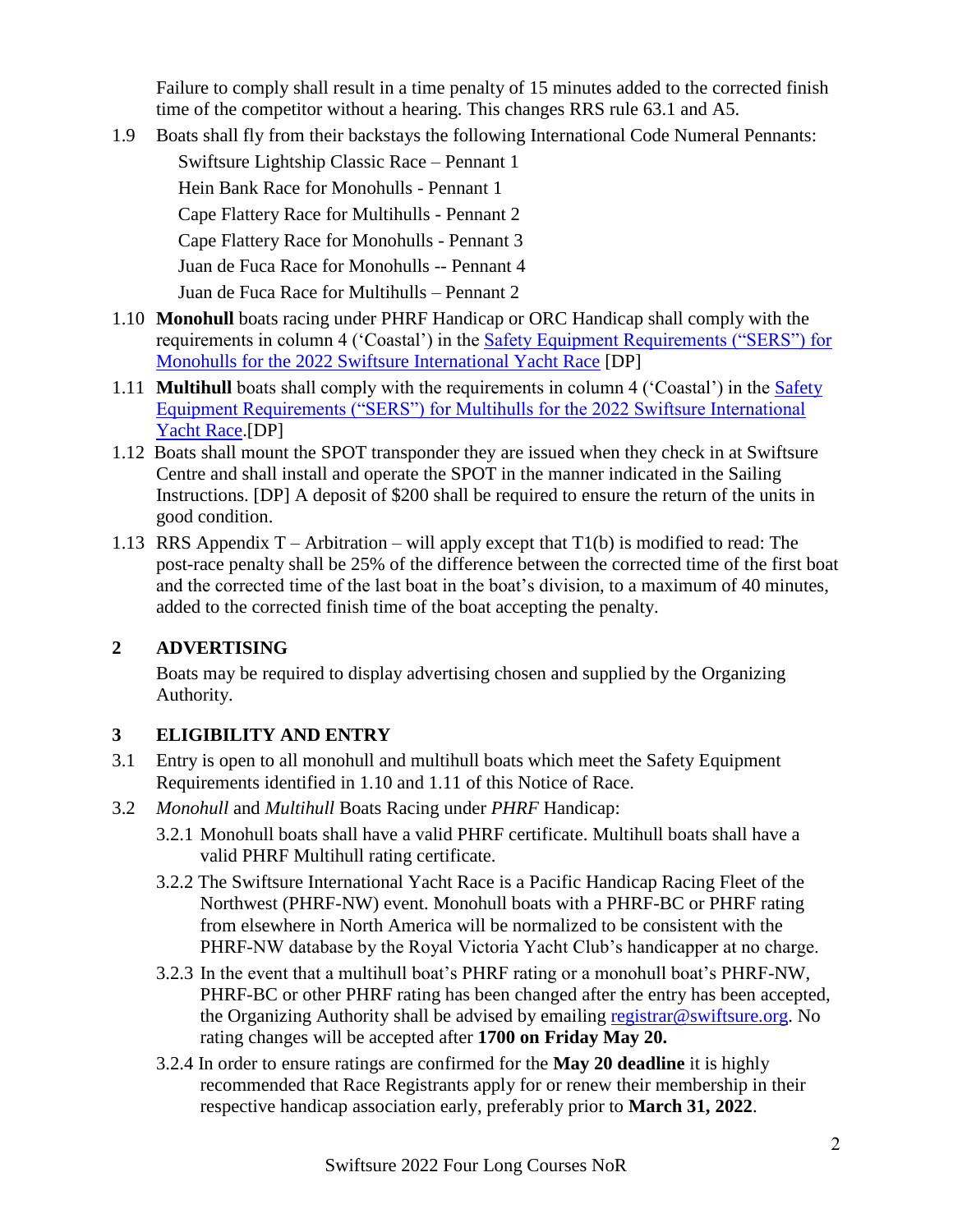- 3.3 *Monohull* Boats Racing under *ORC* Handicap: 3.3.1 Boats shall have a valid ORC Club or ORCi Certificate.
	- 3.3.2 In the event that a boat's rating has been changed by its National Rating Office or the central ORC Rating Office after the entry has been accepted, the Organizing Authority shall be advised by emailing [registrar@swiftsure.org.](mailto:registrar@swiftsure.org) No change in a boat's Triple Number scoring coefficients will be permitted after **1700 on Friday May 20**.
- 3.4 The Race Committee will use PHRF measurements as per rating certificates and ORC Club or ORCi Certificates.
- 3.5 In the Swiftsure Lightship Classic Race for Monohulls, PHRF and ORC handicapped boats may be split into divisions, it being understood that PHRF and ORC handicapped boats will compete and be scored as separate classes. Monohull boats in the Hein Bank Race for Monohulls may be split into divisions. Monohull boats in the Cape Flattery and Juan de Fuca races may be split into Heavy, Light, and Double-Handed Classes, and each class may be grouped into divisions. Multihull boats in the Cape Flattery and Juan de Fuca courses may be split into divisions.
- 3.6 Preliminary class and division assignments will be made and posted on the Swiftsure website under the Registration tab- Registered yachts, by **0800 Monday May 23**, but will not be made final until **1800 Friday May 27**.
- 3.7 The Organizing Authority is offering **Double-Handed monohull** divisions if there are at least 5 boats entered in the Juan de Fuca Race and/or the Cape Flattery Race. The Double-Handed entrants will be eligible for First to Round and First Overall in these races. If there are fewer than 5 Double-Handed entries in either of these races, the Organizing Authority, at its discretion, may move those boats that have registered in the Double-Handed Class to the Heavy or Light Classes, as applicable. In any case Rule 1.1) in this Notice of Race will apply.
- 3.8 Boats may enter by [registering online](http://www.swiftsure.org/registration/) beginning on Tuesday **March 1.**
- 3.9 The deadline for registering and payment of fees is **Friday May 20**. Late entries will be accepted at the sole discretion of the Organizing Authority.
- 3.10 The Swiftsure Registrar will notify entrants of acceptance or rejection, subject to verification of ratings and payment of the registration fee.
- 3.11 As a critical part of safety, boats shall provide an accurate crew list of all persons who will be aboard the boat during the race. Crew shall not name other persons on the yacht or in the race as their emergency contact. Crew updates and substitutions may be made online. The Sailing Instructions will indicate how to advise of any crew changes made after checking in at Swiftsure Centre. [DP]
- 3.12 Each registered Person-in-Charge, or their representative, is required to check-in at the Swiftsure Centre in Victoria no later than **1800 Friday May 27**. During check-in the boat's moorage location will be recorded, the crew list verified, and the transponder unit and race package will be picked up.
- 3.13 For the purposes of scoring, a boat is not considered an entry until all fees are paid, the entry form and rating has been accepted by the Registrar, and, the check-in process described in section 3.12 of this Notice of Race has been completed.
- 3.14 A request to change the race in which a boat has been registered must be made in writing or email to [registrar@swiftsure.org,](mailto:registrar@swiftsure.org) and accepted, before **noon on Friday May 27** and shall be subject to approval by the Organizing Authority at the Swiftsure Centre. Requests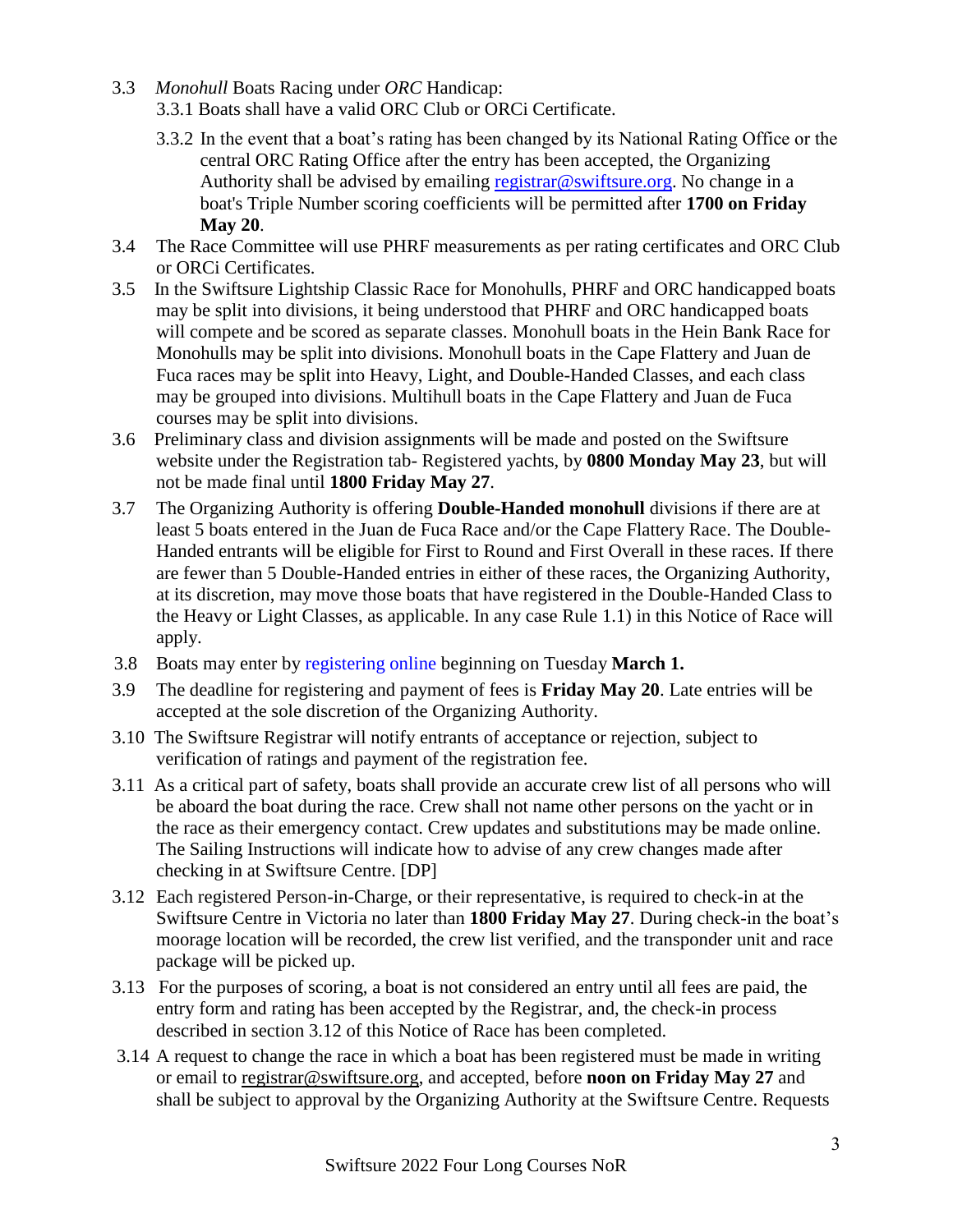made and accepted by midnight **Tuesday May 24** will be incorporated in the competitors list supplied to competitors. Requests made and accepted between midnight **Tuesday May 24** and **noon on Friday May 27** will be posted on the Official Notice Board at Swiftsure Centre and on the Swiftsure homepage under Race Info.

# **4 FEES**

- 4.1 There will be a transponder use fee of **CAD \$40.00** charged to each vessel registering in each of the Four Long Courses.
- 4.2 **Early Bird**: if received **on or before** midnight **Friday April 29** the entry fee is **CAD \$7.35** per foot of length overall, and **CAD \$198.00** for boats with an overall length of 27 feet or less (8.2 metres or less) plus the **CAD \$40.00** transponder fee in section 4.1 for a total registration fee of **CAD \$238.00**. Federal GST of 5% will be added.
- 4.3 **Regular**: if received on or after **Saturday April 30** the entry fee is **CAD \$8.70** per foot of length overall or **CAD \$235.00** for boats with an overall length of 27 feet or less (8.2 metres or less) plus the **CAD \$40.00** transponder fee in section 4.1 for a total registration fee of **CAD \$275.00**. Federal GST of 5% will be added.
- 4.4 Credit card payments made via PayPal will be automatically exchanged from US to Canadian dollars during the credit card transaction.
- 4.5 The entry fee payment may be made via PayPal or Royal Victoria Yacht Club member account.
- 4.6 Refunds, less \$20.00, will be given if the Registrar is advised of Cancellation of Registration prior to midnight **Friday May 20**. At the sole discretion of the Organizing Authority refunds, less \$20, may be given if Withdrawal from the race for exceptional circumstances is advised between **May 21** and **1800 May 27**.

# **5 SCHEDULE**

- 5.1 Entry deadline and rating changes: **Friday May 20**
- 5.2 Registered skipper's check-in and collect their race packages at Swiftsure Centre: 1400 to 1800 on **Thursday May 26**

#### 1000 to 1800 on **Friday May 27**

- 5.3 The Skippers Meeting, Swiftsure 2019 Four Long Courses Awards Ceremony, Weather and Current Briefing plus a Technical Training session by Mike Turner (World Sailing International Judge) will be held between **1400 and 1730 on Friday May 27** at a venue yet to be determined. Additional details will be available at [Racer Key Dates](http://www.swiftsure.org/race-key-dates/) on the Swiftsure website after **May 1, 2022**.
- 5.4 Swiftsure racers pre-race parties:

See [Racer Key Dates](http://www.swiftsure.org/race-key-dates/) available on the Swiftsure website after May 1, 2022.

5.5 Start of Swiftsure International Yacht Race: **Saturday May 28**

Warning signal will sound at 0851, with the first race scheduled to start at 0900

5.6 Race time limit: **0100 on Monday May 30**

# **6 SAILING INSTRUCTIONS**

6.1 The Sailing Instructions will be available online after **Monday May 16** on the Swiftsure website at the Race Info, [Sailing Instructions 2022](http://www.swiftsure.org/sailing-instructions/) page. Printed copies will be given to skippers when they check-in at Swiftsure Centre.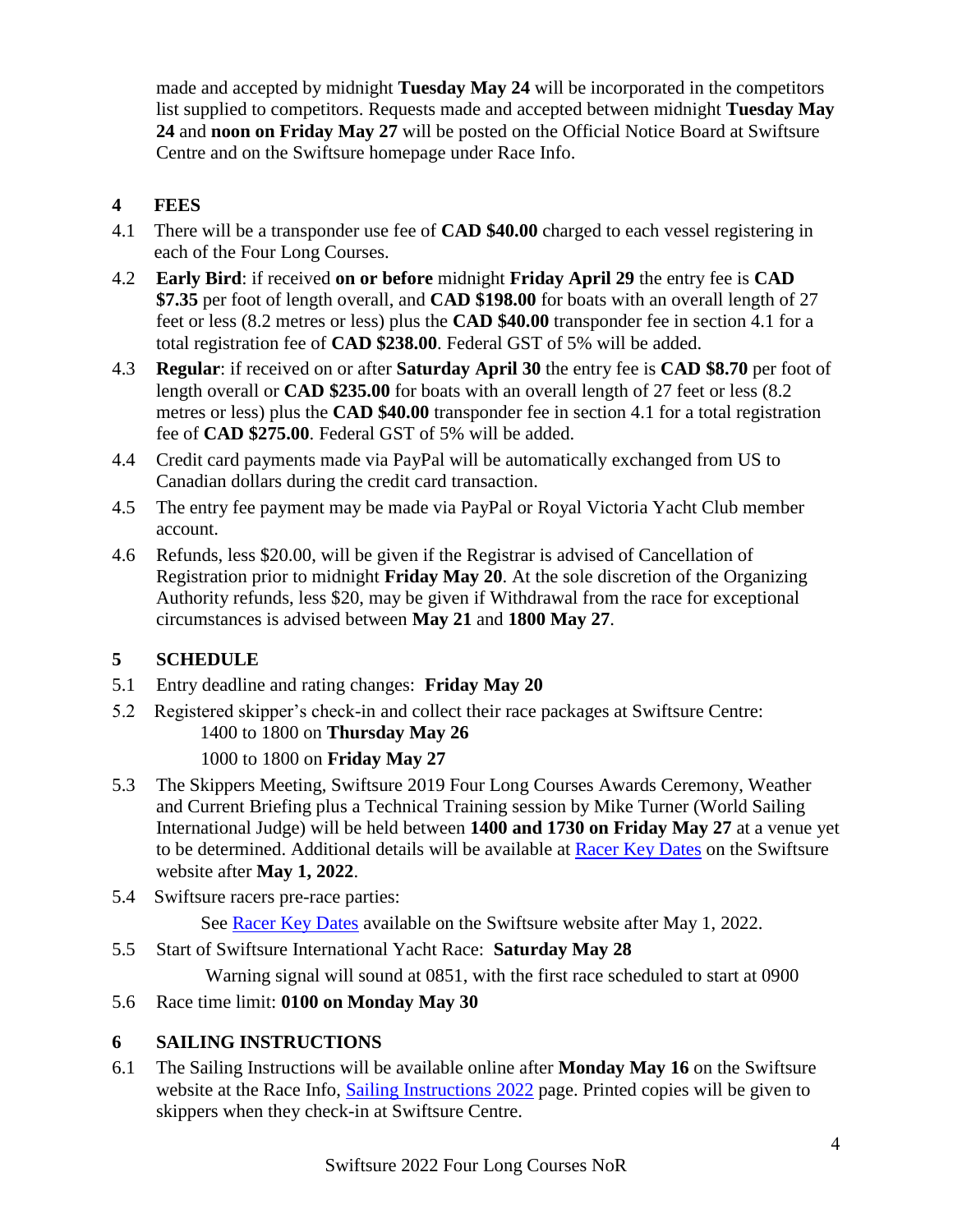6.2 All amendments to the Sailing Instructions issued prior to **Friday May 20** will be provided in a printed addendum at check-in, and they will be posted on the Swiftsure website under the Race Info tab. Amendments issued after **Friday May 20** will be posted on the Swiftsure website [\(Official Notice Board\)](http://www.swiftsure.org/official-notice-board/) from **Wednesday May 25**.

# **7 THE COURSES**

7.1 **The Swiftsure Lightship Classic Race for Monohulls (PHRF handicapped class and ORC handicapped class)** 

From a starting line at Clover Point, leaving a mark at Swiftsure Bank to port, and crossing a finish line across the Victoria Harbour – 138.2 nautical miles Open to monohull boats with a PHRF rating, and monohull boats with an ORC rating

#### 7.2 **The Hein Bank Race for Monohulls (ORC handicapped boats)**

From a starting line at Clover Point, leaving a mark at Neah Bay to port, leaving to port the ODAS 46088 (located about 5 nautical miles bearing approximately  $238^{\circ}$  (M) from Hein Bank, and crossing a finish line across the Victoria Harbour – 118.1 nautical miles Open to monohull boats with an ORC rating

#### 7.3 **The Cape Flattery Race for Monohulls (PHRF handicapped boats)**

From a starting line at Clover Point, leaving a mark at Neah Bay to port, and crossing a finish line across the Victoria Harbour – 101.9 nautical miles Open to monohull boats with a PHRF rating

#### 7.4 **The Cape Flattery Race for Multihulls (PHRF handicapped boats)**

From a starting line at Clover Point, leaving a mark at Neah Bay to port, and crossing a finish line across the Victoria Harbour – 101.9 nautical miles Open to multihull boats with a PHRF rating

#### 7.5 **The Juan de Fuca Race for Monohulls (PHRF handicapped boats)**

From a starting line at Clover Point, leaving a mark at Clallam Bay to port, and crossing a finish line across the Victoria Harbour – 78.7 nautical miles Open to boats rating 40 PHRF and higher

#### 7.6 **Juan de Fuca Race for Multihulls (PHRF handicapped boats)**

From a starting line at Clover Point, leaving a mark at Clallam Bay to port, and crossing a finish line across the Victoria Harbour. Distance – 78.7 nautical miles. Open to multihull boats with a PHRF rating

## **8 PENALTY SYSTEM**

RRS rule 44.3 will apply when a boat breaks a rule of part 2 or RRS 31 while racing. The penalty shall be 20% of the difference between the corrected time of the first boat and the corrected time of the last boat in the Division, to a maximum of 30 minutes, added to the corrected finish time of the boat accepting the penalty. This modifies RRS rule 44.3[c].

#### **9 SCORING**

- 9.1 For boats racing under the PHRF handicap system, the results will be calculated by Time on Distance.
- 9.2 Scoring for boats racing under the ORC handicap system will be calculated by Time on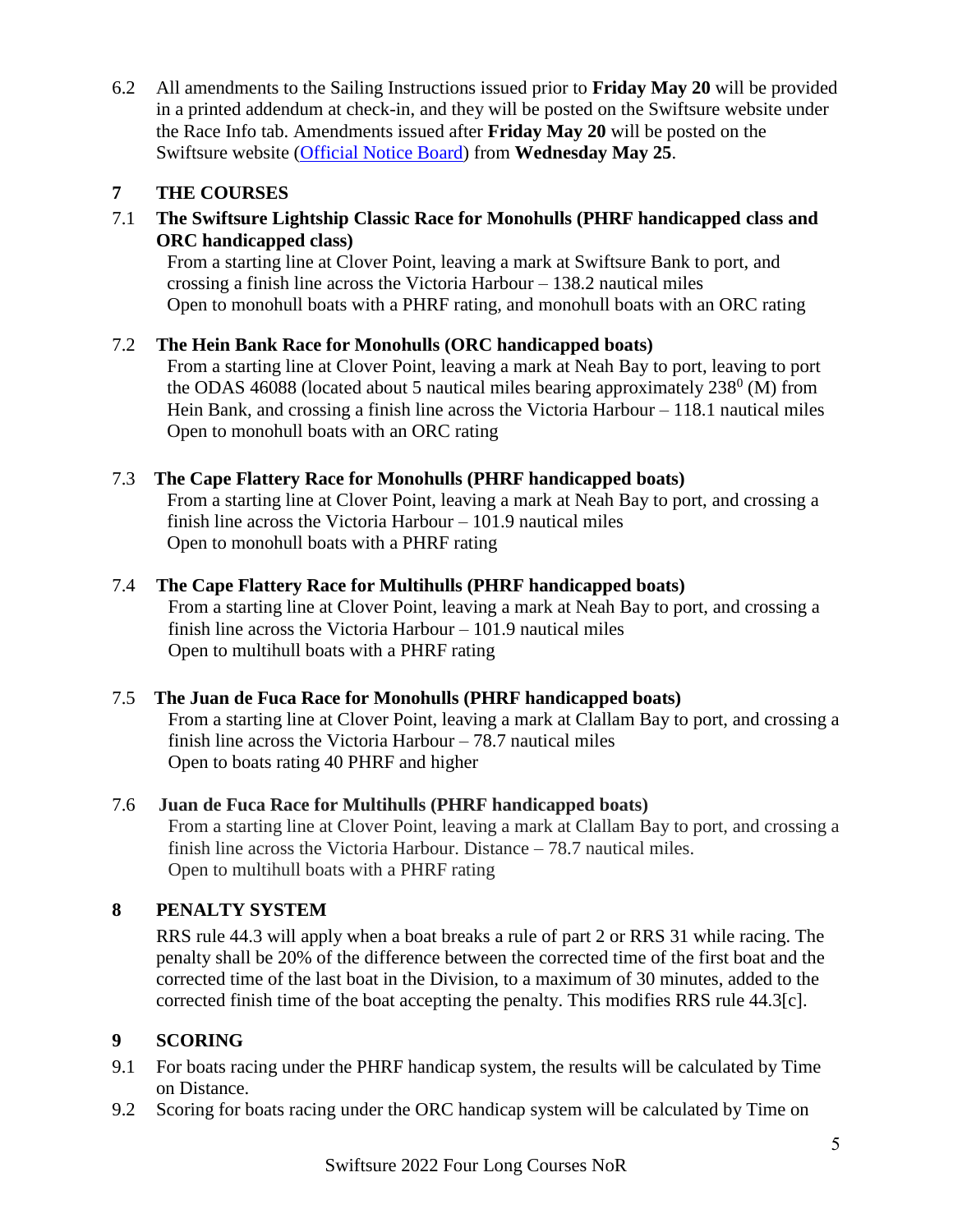Time using the Triple Number scoring coefficient for one of the following three wind speed ranges:

Low Range (9 knots or less) Medium Range (between 9 and 14 knots) High Range (equal to or greater than 14 knots)

## **10 MOORAGE**

- 10.1 There will be no moorage charge for race entrants from 1200 noon **Thursday May 26** through 1100 **Monday May 30** if moored at the Greater Victoria Harbour Authority Causeway Floats or Ship Point located in Victoria's Inner Harbour.
- 10.2 To arrange for moorage up to and including **Wednesday May 25** or after 1100 **Monday May 30** contact the Greater Victoria [Harbour Authority](http://www.gvha.ca/marinas-facilities/marinas) (you will pay the Greater Victoria Harbour Authority directly for such moorage)**.**

## **11 COMMUNICATION**

- 11.1 The transmission or receipt while racing of any communication for the direct or indirect benefit of an individual boat is prohibited, per RRS rule 41. Boats may receive weather information and fleet position information in any form, provided that the information is public and in a form that is available without charge. Communication, including electronic communications, required in order to comply with the Notice of Race and Sailing Instructions for the Swiftsure International Yacht Race or for personal messages not related to a boat's performance in the race is permitted.
- 11.2 The Race Committee will be using marine VHF to communicate with boats.
- 11.3 Every boat shall have onboard during the race at least one designated cellular or satellite phone which can be used as a backup in case of VHF communications failure.

# **12 PRIZES**

- 12.1 **Division Winners** A prize of first will be awarded in a division of 5 boats: prizes of first and second in a division of 6 to 10 boats, and prizes of first, second, and third in a division of more than 10 boats. The minimum entry required to form a separate division shall be 5 boats, except by special decision of the Organizing Authority. If a division of less than five boats is established, a prize of first will be awarded.
- 12.2 **Class Winners**  A prize of first in class will be awarded in races where there are Heavy and Light classes.

# 12.3 **First to Round and Overall Race Winners**

- 12.3.1 Where there is more than one division in a race and all boats in the race are sailing the same course, a prize will be awarded for first to round based on corrected elapsed time and for first overall in that race.
- 12.3.2 In the Swiftsure Lightship Classic if there are both PHRF and ORC handicapped classes, a prize for the first to round and for first overall for the course will be awarded based on PHRF ratings.
- 12.3.3 Boats racing under their ORC handicap in the Swiftsure Lightship Classic will be eligible for first to round and for first overall provided they have also entered in the Registration System or emailed to the Swiftsure Registrar [\(registrar@swiftsure.org\)](mailto:registrar@swiftsure.org) their approved PHRF rating by **Friday May 20**.